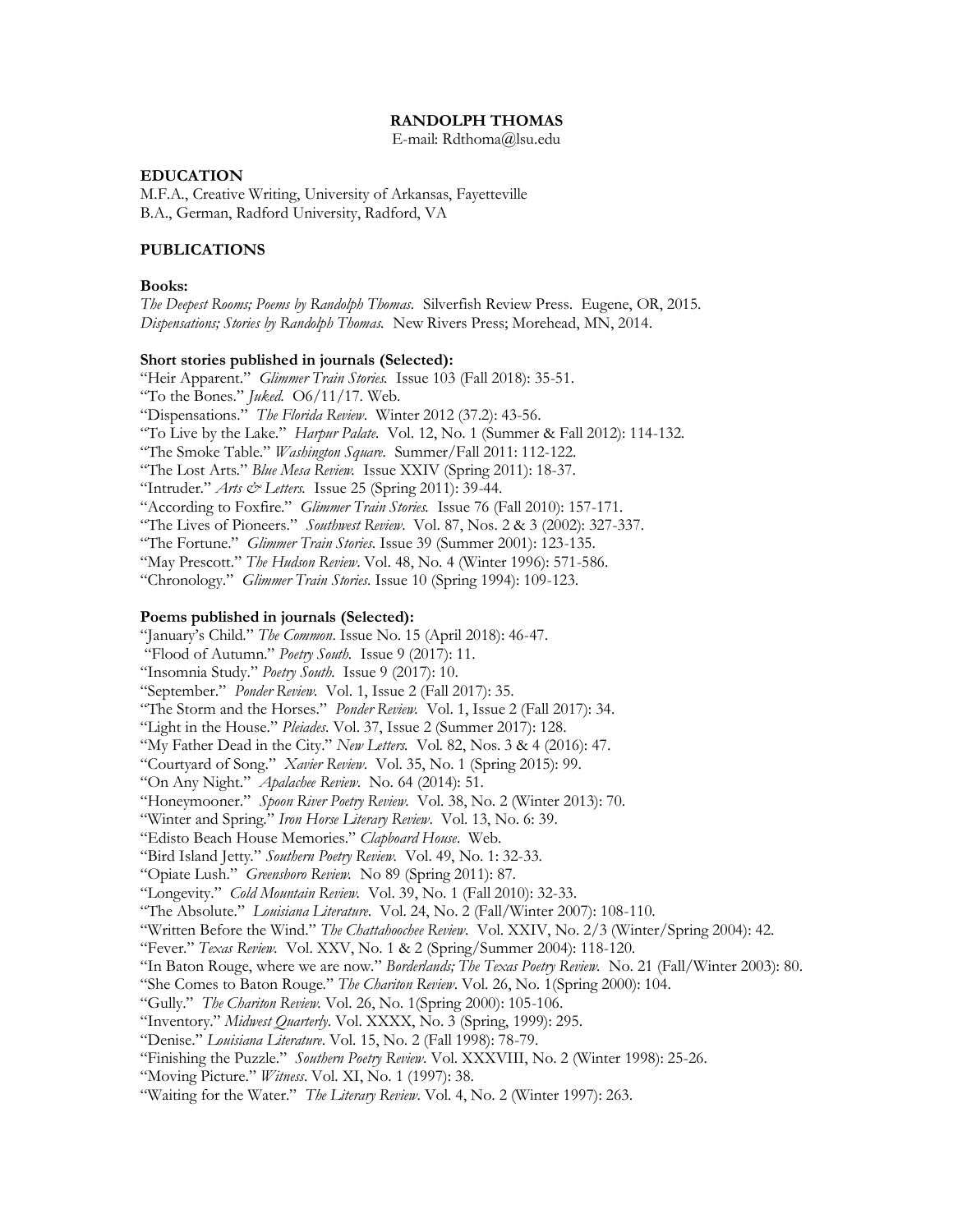"The Course of the Telling." *Poetry*. Vol. 168, No. 1 (April 1996): 30.

#### **Works re-published in anthologies:**

"Living Alone." *Poetry Daily*. 27 September, 2016. Web.

"Revenant" *Verse Daily*. 4 August, 2015. Web

"Spring and Fall." *Verse Daily*. 18 June, 2012. Web.

"Finishing the Puzzle." *Don't Leave Hungry; Fifty Years of Southern Poetry Review.* 

"May Prescott." *Writes of Passage: Coming-of-Age Stories and Memoirs from The Hudson Review*. Ivan R. Dee, 2008.

"The Course of the Telling." *1995/1996 Anthology of Magazine Verse & Yearbook of American Poetry*.

## **AWARDS AND HONORS**

## **Writing:**

2017: *Glimmer Train Stories* Open Fiction Award, Second Place 2015 Independent Publisher Book Awards, *Bronze Award in National Short Fiction Category* 2015 Forward Reviews*, Finalist for IndieFab Book of the year in Short Fiction*  2014 Silverfish Review Press George Cable Award for Poetry *First Place Winner* for *The Deepest Rooms* 2013 New Rivers Press Many Voices Project, *First Place Winner* for *Dispensations* 2012 *Florida Review* Editors' Award for Fiction, *First Place Winner* 2012 John Gardner Memorial Fiction Prize, *Harpur Palate, First Place Winner* 2011 *Blue Mesa Review* Fiction Contest, *First Place Winner* 2009 *Glimmer Train Stories* Family Matters Short Story Prize, *First Place Winner* 2005 Louisiana Division of the Arts Artist Fellowship, *\$5,000 Individual Artist Grant Recipient* 1998 Sewanee Writer's Conference, *Tennessee Williams Scholarship*

1997 Arkansas Arts Council Fellowship, *\$5,000 Individual Artist Grant Recipient*

### **Teaching:**

2009 Sigma Tau Delta/LSU English Club, Faculty Appreciation Citation 2009, 2001 LSU Alpha Lambda Delta Freshman Honor Society, Faculty Appreciation Citation 2007 Tiger Athletic Foundation Teaching Award

### **RECENT PUBLIC READINGS**

- "Literary Reading Series: Fiction and Poetry of Randolph Thomas." Xavier University. New Orleans, Louisiana. 1 February 2018.
- "Bill Lavender, Biljana Obradovic, and Randolph Thomas." *Poetry Buffet*. Milton H Latter Branch Library. New Orleans, Louisiana. 4 March 2017.

"Randolph Thomas Reads from *The Deepest Rooms*." *Celebrating the Written Word Literary Festival.* Hammond Regional Arts Center. Hammond, Louisiana. 12 March, 2016.

"Short Stories: The Cost of Southern Living." Panel and reading. *Louisiana Book Festival*. Baton Rouge, Louisiana. 31 October, 2015.

"Louisiana Poets, Part II." Panel and reading. *Louisiana Book Festival*. Baton Rouge, Louisiana. 31 October, 2015.

"Randolph Thomas Reads Poems from *The Deepest Rooms*." *Eudora Welty Writers Symposium.* Mississippi University for Women. Columbia, Mississippi. 24 October, 2015.

*"The Deepest Rooms/Far Beyond the Pale*." Dual book launch. Baton Rouge Gallery. 18 October, 2015.

"Randolph Thomas Reading & Book Signing." Nightbird Books, Fayetteville, Arkansas. 25 April, 2015

"The MFA in Creative Writing at LSU turns 30!" *AWP Conference.* Minneapolis, Minnesota. 10 April, 2015

"New Rivers Press Book Launch & Readings." *AWP Conference*. Minneapolis, Minnesota. Off-site reading at Kieran's Irish Pub, Poet's Corner. 9 April, 2015.

*"Dispensations* Book Launch." Baton Rouge Gallery. 16 November, 2014.